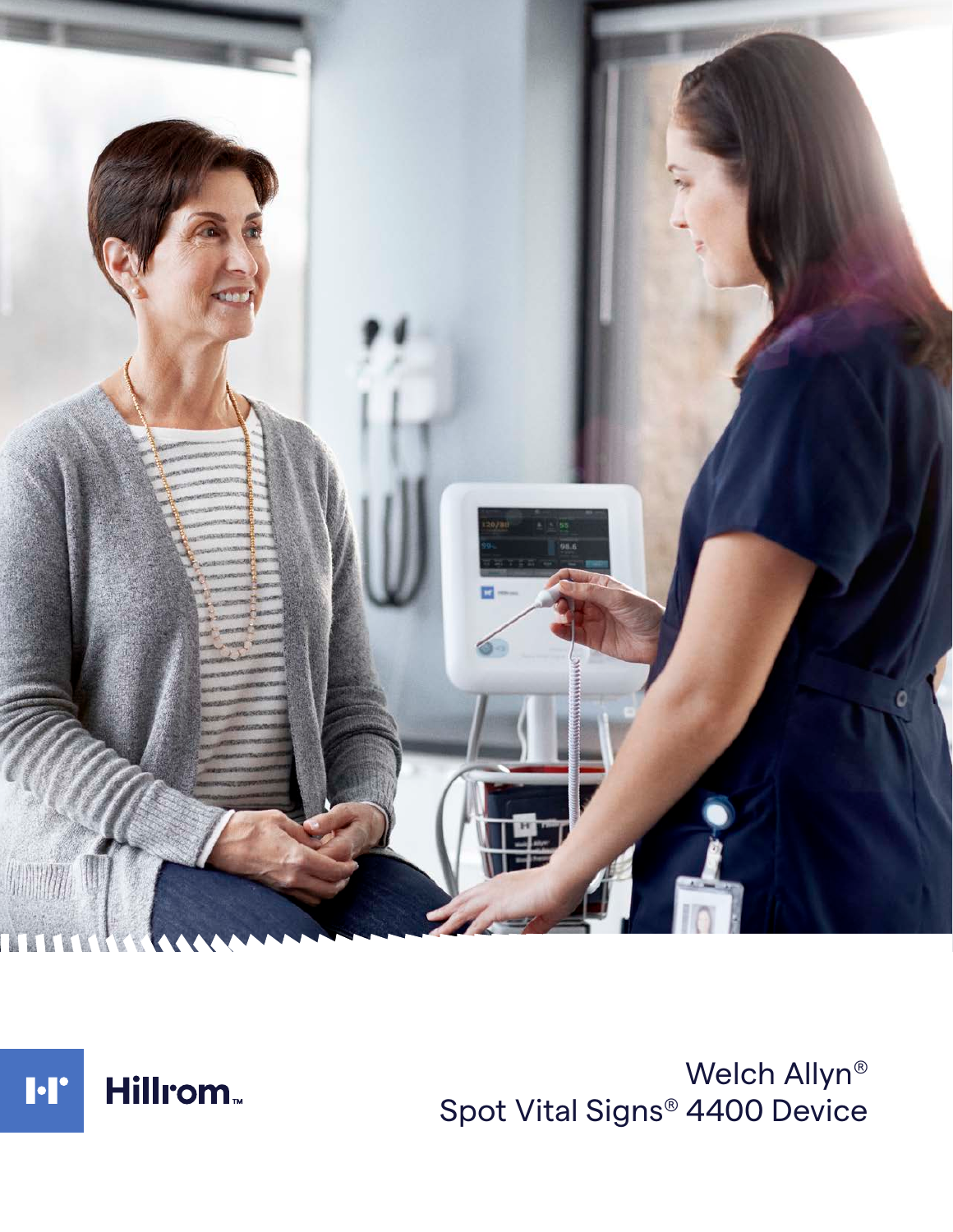# Simplicity, delivered

You work in a fast-paced environment, so you can't afford to slow down when it comes to capturing the basics. Our next-generation vital signs device is here to help. Experience simple, accurate vitals capture with a solution that fits smoothly into your daily routine. The Spot Vital Signs 4400 device offers an efficient way to capture, access and document patient vitals so you can focus on what really matters—spending more time with your patients.

## **Simple**

An intuitive, all-in-one design makes the Spot Vital Signs device easy to use—for caregivers at any level. Add it to your existing workflow without disruption and begin exams quickly from the touchscreen.

## **Accurate**

Trusted for clinical accuracy and consistent measurements,<sup>1</sup> the Spot Vital Signs device can help you make informed treatment decisions at the point of care. The portable design can also help standardize vitals capture throughout your facility and increase productivity for highvolume environments. Plus, blood pressure averaging is now part of the main workflow, enabling you to take and average multiple readings for improved hypertension detection.

## **Connected**

Save time and help reduce data entry errors by sending patient data to the EMR.



Easy to Navigate, Easy to Use



#### All-In-One Vitals Capture



EMR Connectivity via USB Cable

**Velch Allyn** 

FlexiPort Reusable FlexiPort" Reuse.<br>Blood Pressure Cuff

ADULT 11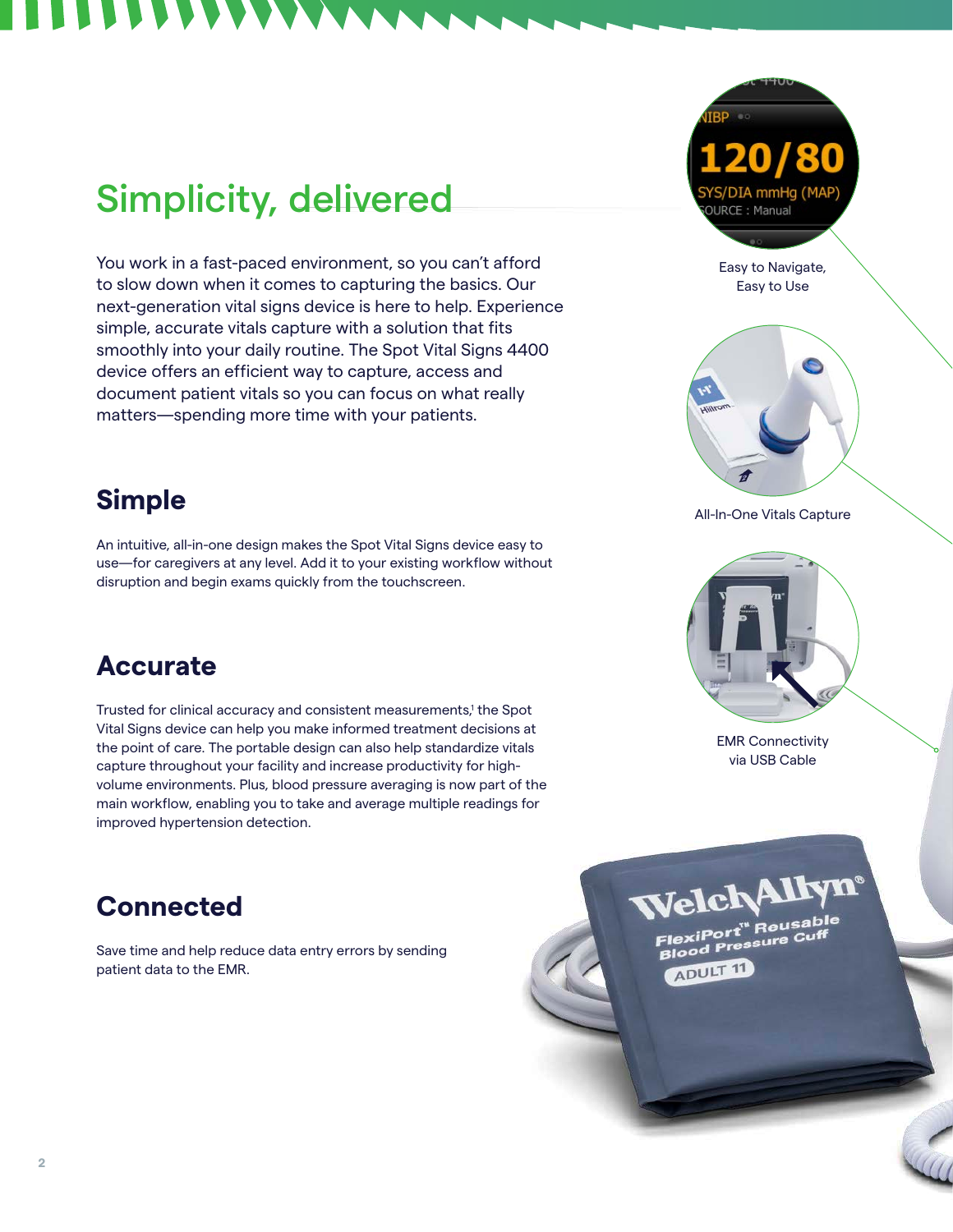

Spot 4400

20

99.

Height<br>72.0

Hillrom.

 $\circledcirc$ 

**TEMPERATURE**  $98.6$ 

PF (37.0°C)

Clear

Blood Pressure Averaging with One Tap

 $49.67\%$ 

Welch Allyn Spot Vital Signs 4400

## 11111111111111111

## **Your New Solution for Detecting Hypertension**

You may have heard about blood pressure averaging, but do you know how it can help improve hypertension screening?

Relying on a single blood pressure measurement can be misleading. First-time readings can yield higher results than subsequent blood pressure measurements.<sup>2</sup> Additionally, it's common for variations to occur between readings captured in a series.<sup>3</sup> That's why the American Heart Association recommends automated office blood pressure solutions that can capture and average multiple readings during a single visit.2

Blood pressure averaging helps provide a more accurate view of your patient's heart health, so you can detect hypertension with confidence.

**EXPERIENCE BLOOD PRESSURE READINGS YOU CAN BELIEVE IN.**